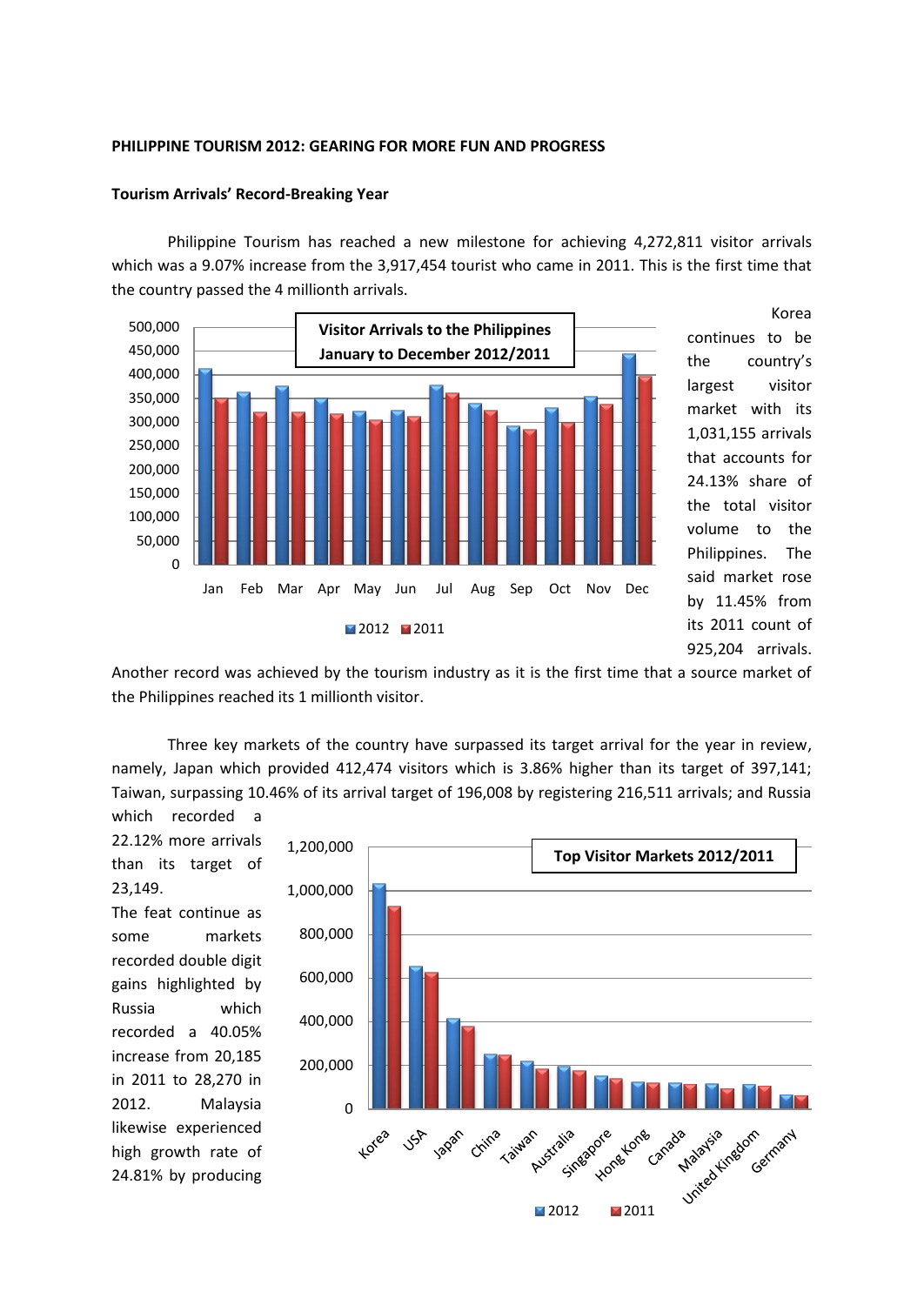114,513 arrivals vis-à-vis its 2011 arrivals of 91,725. Australia grew by 11.96% by contributing 191,150 arrivals against its previous year's volume of 170,736.

Record shows that all major markets of the country registered growth in arrivals. Following the Korean market, the US market constituted 15.27% of the total inbound traffic by producing 652,626 visitors to the Philippines. This figure is up by 4.50% from 624,527 in 2011. The Chinese market provided 250,883 visitors or 5.87% of the total. It showed a moderate increase

of 3.19% over 2011's volume of 243,137 arrivals.

Other markets with substantial contribution to the overall visitor arrivals include Singapore with 148,215 arrivals, Canada with 123,699 arrivals, Hong Kong with 118,666 arrivals, United Kingdom with 113,282 and Germany with 97,023 arrivals.

International Visitors are not the only thing on the rise for 2012, domestic travelers also showed a dramatic 8.53% increase from 37.5 million travelers in 2011 to an estimated 40.7 million for the year. This figure is well on its way to the projected 56 million annual domestic travelers by 2016.

The Philippine tourist market profile shows that Tourist Receipts in 2011 reached 2,993.97 Million US\$ with a 739 US\$ average expenditure per capita. In addition to this, the average length of stay of tourists in the Philippines extends to 8.04 nights.

# **Continuing Tourism Development**

With the encouraging performance of Philippine Tourism in 2012, the Philippine Department of Tourism (DOT) carries on with the implementation of the three strategic directions of the National Tourism Development Plan (NTDP).

On developing and marketing competitive tourist products and destinations, the Department, as stated in the National Tourism Development Plan continues to develop and improve on its product portfolio which includes (but are not limited to) Nature Tourism, including the strengthening of the ecotourism drive in the country with the assessment and reconsideration to the National Ecotourism Strategy; Cultural Tourism, with the Kulinarya Food Trips featuring the country's vast array of culinary delights and the Rizal Heritage Trail celebrating the history of our national hero to name a few; Sun and Beach Tourism with the continued rise of destinations such as Boracay and Cebu in the global scene and some emerging destinations as the Zambales Coast and the treasure down south in Santa Cruz, Zamboanga, beach destinations proves to still be the most popular product of the country; Leisure and Entertainment Tourism with the numerous shopping and recreation developments focused in the Metro Manila area; MICE and Events Tourism, with the avid promotion of the Philippines as a prime MICE destination in the region; Health, Wellness and Retirement Tourism, this being a very promising product with the existence of facilities such as The Medical City, St. Luke's Medical Centre, and Chong Hua Hospital among others; Cruise and Nautical Tourism which is a main product for development in the ASEAN, given the region's very promising seascapes, this product has largely developed with the visit of 17 cruise ships in 2012 at the ports of Manila, Cebu, Puerto Princesa, Romblon, Cagayan, and Subic; Diving and Marine Sports Tourism,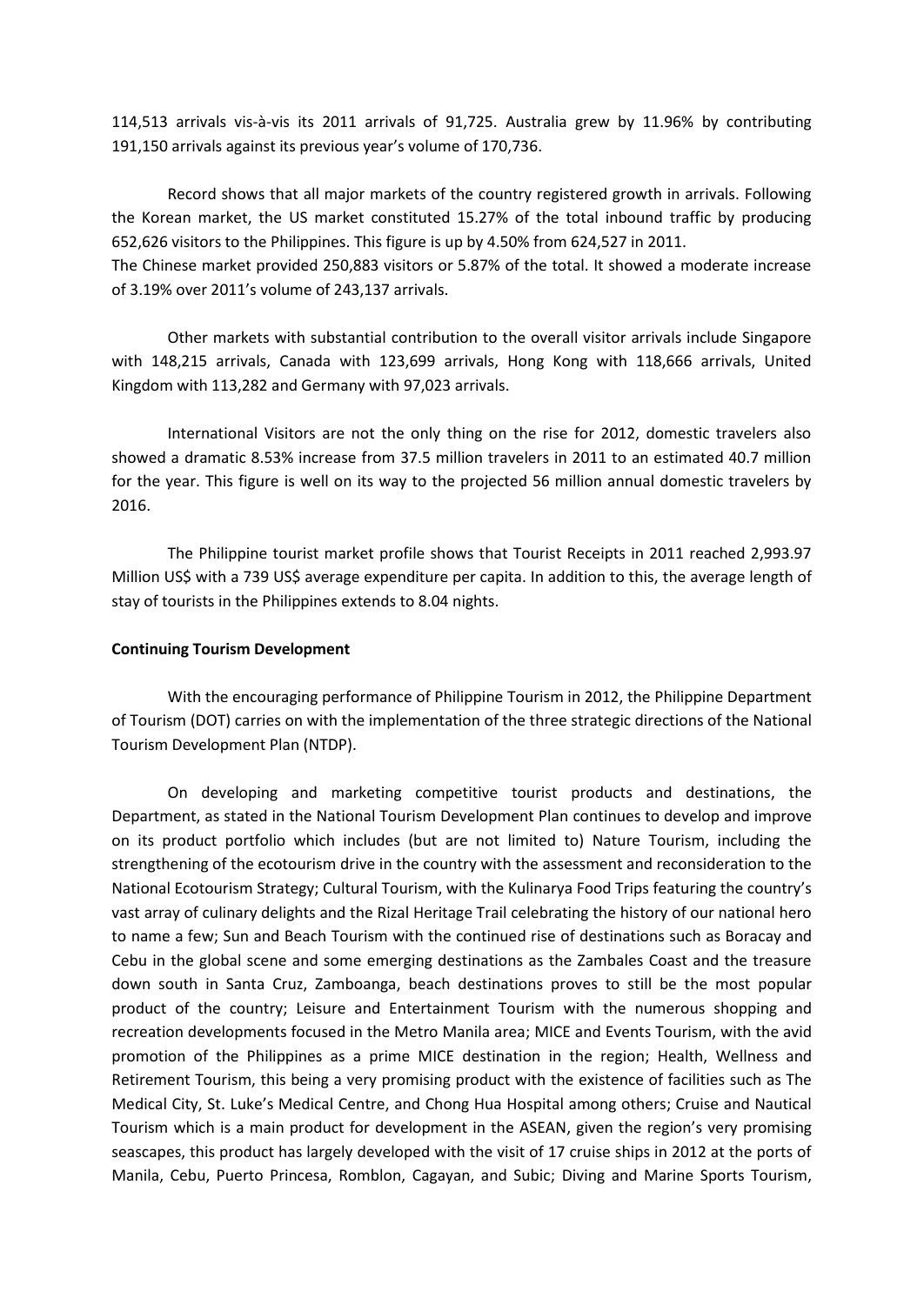enthusiastically promoting the twinning of Davao and Manado with the SEAfari program; and Education Tourism where English as a Second Language (ESL) with the 34 DOT partner training centers which plays major part in the country's competence. The Tourism Infrastructure and Enterprise Zone Authority has also delivered positive reports for 2012 with the designation of three Tourism Enterprise Zones namely: Ciudad de Victoria in Bocaue, Bulacan; Resorts World Manila, the new prime entertainment complex right across the NAIA Terminal 3; and Queen's Castle.

Some other developments in tourist infrastructure includes the SM Bay City Arena is the newest structure at the Mall of Asia (MoA) complex where large events like concerts, circus, ice shows, sports and entertainment events can be held. It has a seating capacity of 16,000 for sporting events, and a full-house capacity of 20,000. Also, envisioned by the Provincial Government of Cebu to promote Cebu as "*The Broadway of the Philippines,*" the Cebu Cultural Center or CCC was formally opened on March 16, 2012 via the hit musical Les Miserables. The new premier venue to showcase the best of Cebuano culture and talent, the CCC was built with the aim of creating awareness and to upgrade the talents within Cebu through Cebuano‐organized or produced shows. Complementing the Cebu International Convention Center (CICC) in Mandaue City, the 1,600 capacity CCC is being managed by the Philippine Exhibits & Theme parks Corporation (PETCO) which also currently manages the CICC. Furthermore, the Department, in cooperation with the Puerto Princess local government unit has developed the online booking system for the Puerto Princesa Underground River tours to better the service and operations of the PPUR - listed as one of the New 7 Wonders of Nature.

Duty Free Philippines' strong performance in 2012 shows growth is sales to \$ 234 million, a \$ 12 million increment over 2011 sales of \$ 222 million. DFP surpasses its targets by a 107 % gross of the target \$ 218 million. The agency's remarkable growth may be attributed to the country's dynamic economy and tourism resulting to a significant boom in tourist arrivals. Aggressive multiplatform marketing campaigns were adopted by DFP to effectively reach its target consumers and sustain the previous year's sales momentum.

On improving market access, connectivity and destination infrastructure, the DOT with its convergence program with the Department of Public Works and Highways, under this program, a total of 147 Kilometers of roads leading to tourist destinations and providing access to key tourist site was plotted and appropriated for. The initially amount of Php 3,070 Million was released and was later closed to Php 5,000 Million for additional projects under the DOT-DPWH convergence. For 2013, the appropriation amounts to approximately 12 Billion Php for further enhance access and infrastructure in connective with tourist in the country. Moreover some 13.36 Billion Php worth of tourism related investments was endorsed to the Board of Investments and the Philippine Economic Zone Authority in 2012. These projects account for some 1,356 additional manpower compliment.

Some of the major investment in accommodation establishments in 2012 includes; Fairmont Hotel and Raffles Suites in Makati with 549 rooms, Quest Hotel and Convention Center Cebu with an inventory of 427 rooms, The Bellevue Bohol with 159 rooms, Kukun Cagayan de Oro Hotel having 150 rooms, and Park Inn Hotel by Raddison in Davao with a 204 room inventory.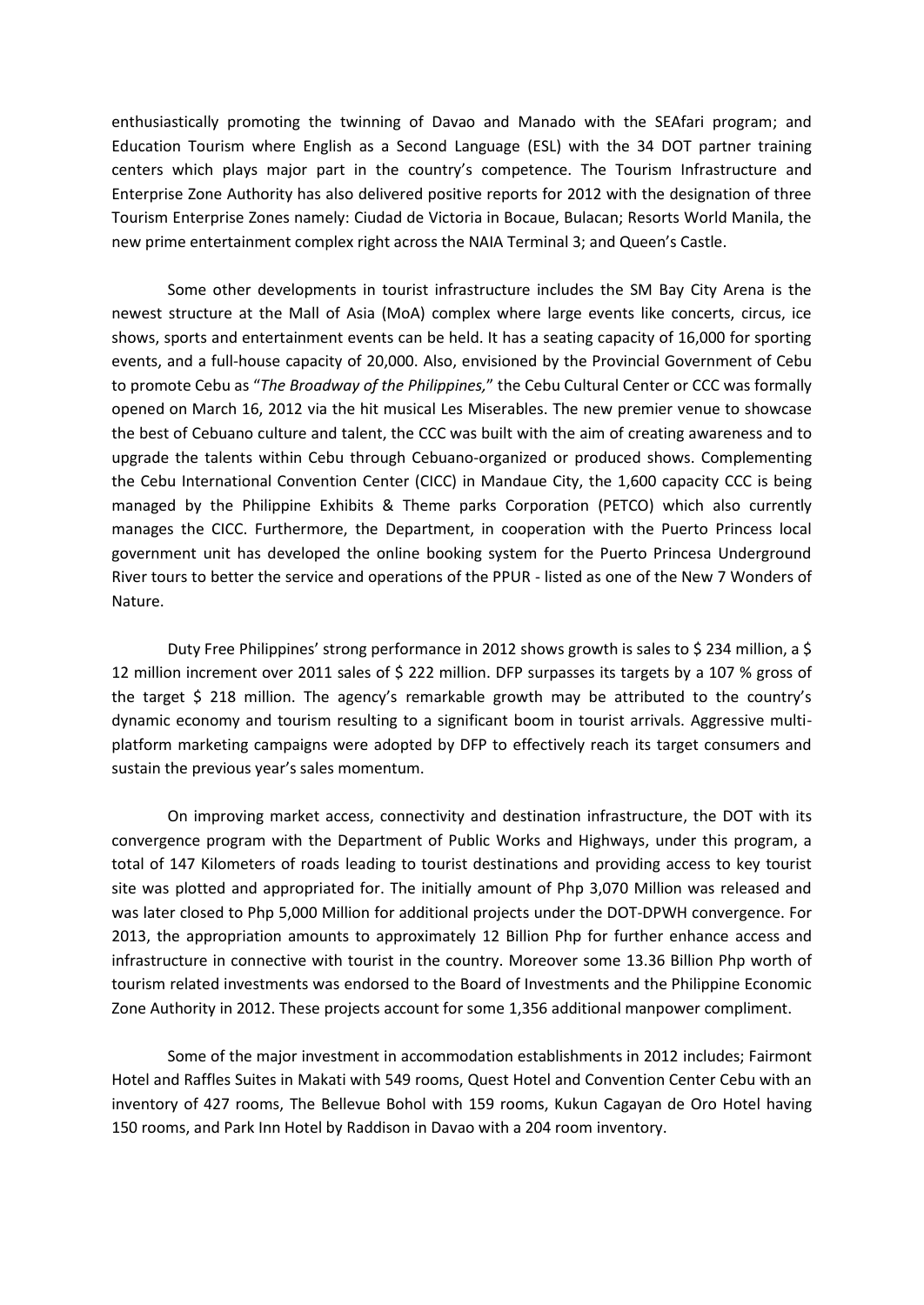Also in 2012, Philippine total room inventory is at 162,704 available rooms in 6,873 accounted accommodation establishments. Majority of the rooms are still in Metro Manila with 31,790 rooms followed by the 27,447 rooms of Central Visayas, and Western Visayas comes in third with 15,200 rooms.

The Deparment of Transportation and Communications (DOTC) and the DOT have likewise aggressively planned for the improvement of major gateways and access to tourist destinations. The on-going projects and proposals for the construction of tourism airports and facilities for improved connectivity are still in line with the NTDP. Some of the projects under the DOT-DOTC Convergence Program include the Mactan-Cebu International Airport Project that would construct a new international Passenger Terminal Building (PTM) to accommodate 3.5 Million Passengers per Annum (MPA) and upgrading of existing PTB for domestic operations with the project cost of: Php 10.2 Billion. Next is the New Bohol Airport Project at Panglao Island, Bohol, to replace the Tagbilaran Airport currently servicing to Bohol. The total project cost of this investment will amount to Php 7.4 Billion and can accommodate aircrafts up to the size of Airbus A320s. The planned Puerto Princesa Airport Project with capacity expansion and improvement of runway, navigational aids, and utility systems costing Php 4.5 Billion and can accommodate aircrafts the size of A330 would improve access not only to the city of Puerto Princesa but also to the Palawan Tourism Cluster. Another major project is the Bicol International Airport Project with the construction of a new airport at Daraga, Albay, to replace the existing Legazpi Airport. The project cost for the Daraga Airport totals Php 4.7 Billion. Boracay will also be given a boost with the Caticlan Airport Project: Runway extension to 2.1 km, improvement of PTB, and upgrading of airport facility for international operations with a project cost of Php 2.5 Billion and would allow entry of aircraft the size of Airbus A320. Two other airport projects are: Laguindingan Airport Project with the development of a new airport to replace domestic airports at Lumbia and Iligan costing Php 7.9 Billion, and the Tacloban Airport Project with capacity expansion through construction of new PTB, runway, apron, taxiway with project cost of Php 2.9 Billion.

On the other hand, for improving tourism governance and human resources, the Philippines has taken the initiative to promote the development of its workforce and industry mechanism. Training programs where conducted by the DOT to provide technical assistance to skilled and professional tourism industry partners. A total of 71 trainings have been organized and assisted some 3,367 industry personnel. In addition to this, 10 Tourism Oriented Police or TOPCOP trainings were conducted which benefit 176 uniformed personnel.

To further increase competence in the tourism and hospitality industry, the DOT has initiated the Mandatory Accreditation for primary tourism establishments to better the standards in the country and make them at par with global standards. With this Mandatory Accreditation drive is the generation of new standards to align the Philippines accommodation ratings to the Star-Grading System.

#### **It's More Fun in the International Scene**

The Country hosted several international events in 2012, the Destination APEC 2020: A Conference on Enhancing Tourism and Air Connectivity in the Asia-Pacific Region was organized in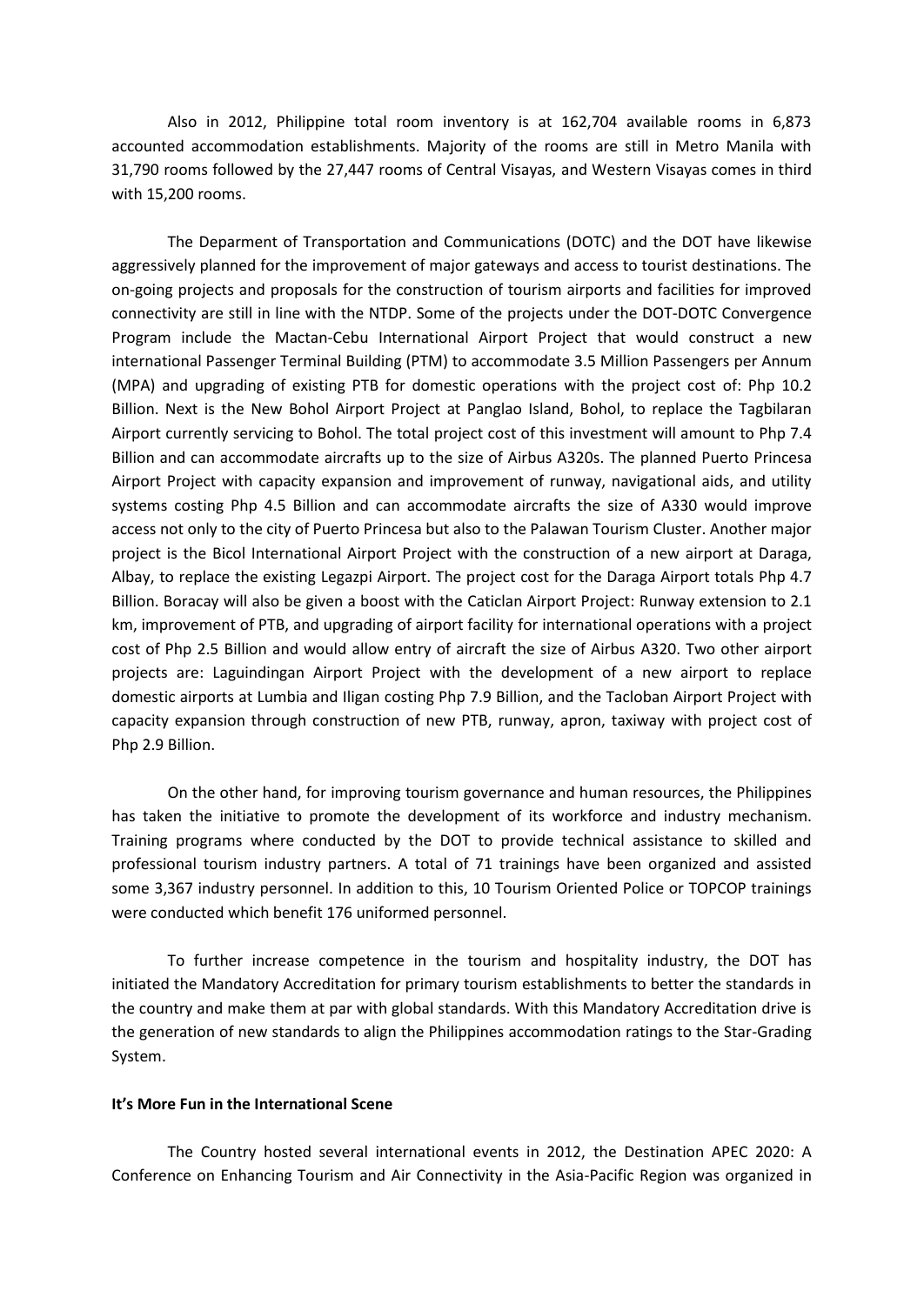Manila, 27-28 February. The National Workshop on ASEAN Toolbox Development for Priority Labor Division, was also held in Manila, 13 June. On 3-4 September, the ASEAN - Australian Development Cooperation Phase 2, also in Manila, was pursued with various government agencies as Technical Education and Skills Development Authority (TESDA) and Department of Labor and Employment (DOLE). As one of the strategies in the ASEAN Tourism Strategic Plan (ATSP) the ASEAN Workshop on Climate Change and Tourism was hosted in Legazpi, 11-12 September. Last but not the least, the ASEAN Ecotourism Conference, with the efforts of the DOT and Department of Environment and Natural Resources (DENR) was held in Manila on 4-6 December. Also in 02 May the Philippines was host to the 45<sup>th</sup> Asian Development Bank Board of Governors Meeting where in the forum on Harnessing the Growth Potentials of Tourism, the growth of the Philippine Tourism Industry was featured. For 2013, the Philippines will again be host to the numerous International Events, some of them are: the Meetings, Incentive Travel, Conventions and Exhibitions/Events (MICECON) 2013, 06- 09 March; 6th International Hornbill Conference, 24 -26 April; EO Global Leadership Conference, 28- 30 April; Asia Pacific Regional Meeting (APRM) of the World Trade Centers Association (WTCA), April of this year; and the International Food Exhibition (IFEX) Philippines, 16-19 May.

2012 was definitely a celebrated year for Philippine Tourism. Not only did the volume of tourist coming in to the country increased, the Philippines also bagged numerous citations, awards and recognition as a prime tourist destination. The following are some of them:

• PH – Top 12 Hottest Destinations in 2013 Conde Nast Traveller PH – One of the 15 Hottest Travel Destinations of 2013 Travel+Leisure PH – One of the 10 Best Regions to Travel in 2013 Lonely Planet • PH – One of the Travel Destinations in 2013 Buceadores (Spanish Magazine) • Boracay – Top Destination for Relaxation **Agoda.com** • Boracay – 2012 Best Island in the World Travel+Leisure • Boracay – 6th Best Beach in the World Trip Advisor • Tubbataha – CNN Travel's 50 Best Dive Sites CNN World • Palawan – No. 4 Holiday Destination in Asia Smart Travel Asia • PH – Best Diving Destination and Marine Diving Fair – Tokyo • Gold Award for Creative Theme Development Expo 2012 – Yeosu, Korea PH - Best Outbound Tourist Destinations in China Oriental Morning Post (Consumer Poll) • Siargao - World's 50 Best Surf Spots CNN Travel • PH - Most Romantic Destination Shanghai Morning Post (Consumer Poll)

The growth of the Philippine Tourism Industry is also anchored on the effective promotional tactics and marketing strategies of the DOT. With the initial launch of the *It's More Fun in the Philippines* campaign in January of 2012 to the development of the promotional videos, to the crowd-sourced materials and memes in the Internet, the Filipino people and the rest of the world was truly hooked in the *Fun Destination* that is *The Philippines*. The Philippine promotion mileage was extended with the release of four Newsweek Magazine Covers featuring the It's More Fun in the Philippines Campaign.